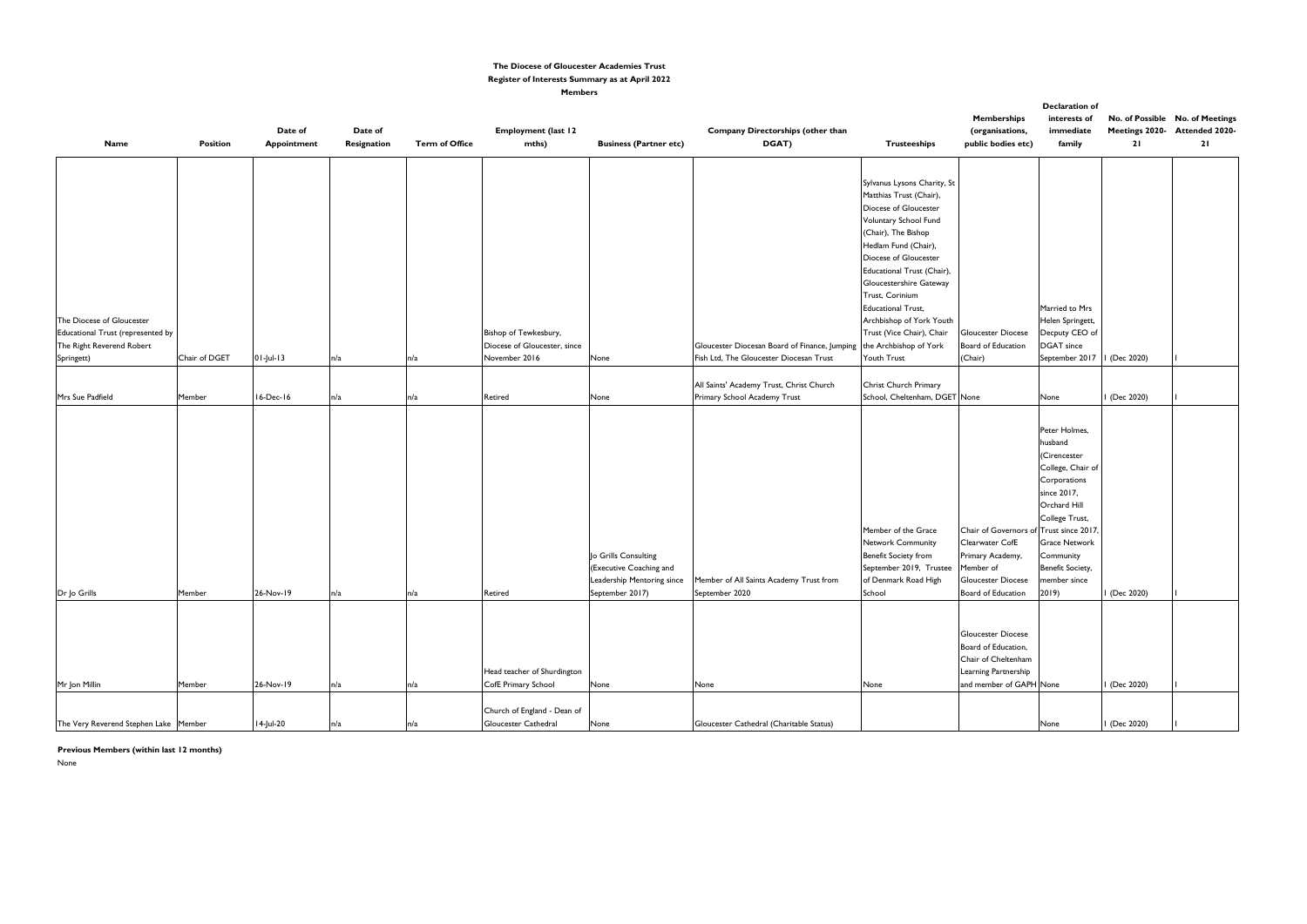|                    | Declaration of | No. of          | No. of          |
|--------------------|----------------|-----------------|-----------------|
| <b>Memberships</b> | interests of   | <b>Possible</b> | <b>Meetings</b> |
| (organisations,    | immediate      | <b>Meetings</b> | <b>Attended</b> |
| public bodies etc) | family         | 2020-21         | 2020-21         |
|                    |                |                 |                 |

| Viney Hill (since May 2019),<br>Warneford Clerical Trust,<br>Trustee (from<br>The Venerable Hilary<br>07/10/19)<br>Warneford Ecclesiastical<br>Church of England (Jan 2019<br>Diocesan Board of Finance (Diocese of<br>Chair from 01/01/21 01-Jan-21<br>Dawson (Chair)<br>31-Dec-25<br><b>Members</b><br>Present)<br>None<br>Gloucester)<br>Trust<br>None<br>None<br>4 years<br>National Governance<br>Trustee<br>Vice Chair (from<br>Association (December<br>Oxfordshire County Council<br>05-Feb-18<br>Mr Tim Brock (Vice Chair) 01/01/21)<br>04-Feb-22<br>School Improvement Team<br>2020)<br><b>Members</b><br>None<br>None<br>None<br>4 years<br>None<br><b>Holy Trinity</b><br>Tibberton PCC (from<br>1983), Gloucester<br>Diocesan Board of<br>Education (from June<br>2011), Highnam C of<br>E Academy Trust<br>(from September<br>4 years (3rd term to<br>$19$ -Jul-12<br>end of 2021)<br>2010<br>Mr Philip Perks<br><b>Members</b><br>$31-Dec-21$<br>Retired<br>None<br>None<br>None<br>n/a<br><b>Trustee</b><br>Ben Cowdrey,<br>son (Oasis MAT,<br>St Peter's Church,<br>Comms<br>Commdr Mervyn<br>Minsterworth (Treasurer of<br>Director, since<br>2018<br>16-Dec-15<br>15-Dec-23<br>the PCC from March 2016) None<br>4 years (2nd term)<br>Cowdrey<br>Members<br>Retired<br>None<br>None<br><b>Trustee</b><br>Optimum Professional<br>Services Ltd and Regulatory<br>Accounting Limited from<br>01/09/19 - Director in both<br>and shareholder of Optimum.<br>Optimum Professional Services Ltd and<br>Randall and Payne<br>Regulatory Accounting Limited from 01/09/19 -<br>Regulatory Audut - Partner<br>Management Services Ltd to<br>Director in both and shareholder of Optimum.<br>from I September 2019.<br>Old Cryptians RFC -<br>31 Aigust 2019 - Director and Randall and Payne LLP -<br>Randall and Payne Management Services Ltd to<br>Treasurer (since<br>shareholder<br>Mr Rob Stokes<br>$13$ -Jan-16<br>Partner to 31 August 2019<br>31 Aigust 2019 - Director and shareholder<br>1996)<br><b>Members</b><br>12-Jan-24<br>None<br>Trustee<br>None<br>4 years<br>Kevin Howie<br>(Husband) Spirit<br>Education,<br>provides<br>education<br>services to<br>Dursley C of E<br>Primary Academy<br>and potetially<br>other DGAT<br>schools (from<br>July 2016) and<br>Diocesan Board of Finance<br>Tumaini Health<br>Diocesan Board of<br>(Diocesan Director of<br>Diocesan Board of Education (Secretary from<br>Education (Secretary<br>Centre (Trustee | <b>Name</b>      | <b>Position</b> | Date of<br><b>Appointment</b> | <b>Term of Office</b> | <b>Appointed By</b> | <b>End of Term</b> | <b>Employment(last 12</b><br>mths) | <b>Business (Partner etc)</b> | Company Directorships (other than<br>DGAT) | <b>Trusteeships</b> | <b>LICHING</b> SHIPS<br>(organisations,<br>public bodies etc) | ווונכו כאנא טו<br>immediate<br>family | <b>L</b> OSSIDIE<br><b>Meetings</b><br>2020-21 | riceungs<br><b>Attended</b><br>2020-21 |  |
|-----------------------------------------------------------------------------------------------------------------------------------------------------------------------------------------------------------------------------------------------------------------------------------------------------------------------------------------------------------------------------------------------------------------------------------------------------------------------------------------------------------------------------------------------------------------------------------------------------------------------------------------------------------------------------------------------------------------------------------------------------------------------------------------------------------------------------------------------------------------------------------------------------------------------------------------------------------------------------------------------------------------------------------------------------------------------------------------------------------------------------------------------------------------------------------------------------------------------------------------------------------------------------------------------------------------------------------------------------------------------------------------------------------------------------------------------------------------------------------------------------------------------------------------------------------------------------------------------------------------------------------------------------------------------------------------------------------------------------------------------------------------------------------------------------------------------------------------------------------------------------------------------------------------------------------------------------------------------------------------------------------------------------------------------------------------------------------------------------------------------------------------------------------------------------------------------------------------------------------------------------------------------------------------------------------------------------------------------------------------------------------------------------------------------------------------------------------------------------------|------------------|-----------------|-------------------------------|-----------------------|---------------------|--------------------|------------------------------------|-------------------------------|--------------------------------------------|---------------------|---------------------------------------------------------------|---------------------------------------|------------------------------------------------|----------------------------------------|--|
|                                                                                                                                                                                                                                                                                                                                                                                                                                                                                                                                                                                                                                                                                                                                                                                                                                                                                                                                                                                                                                                                                                                                                                                                                                                                                                                                                                                                                                                                                                                                                                                                                                                                                                                                                                                                                                                                                                                                                                                                                                                                                                                                                                                                                                                                                                                                                                                                                                                                                   |                  |                 |                               |                       |                     |                    |                                    |                               |                                            |                     |                                                               |                                       |                                                |                                        |  |
|                                                                                                                                                                                                                                                                                                                                                                                                                                                                                                                                                                                                                                                                                                                                                                                                                                                                                                                                                                                                                                                                                                                                                                                                                                                                                                                                                                                                                                                                                                                                                                                                                                                                                                                                                                                                                                                                                                                                                                                                                                                                                                                                                                                                                                                                                                                                                                                                                                                                                   |                  |                 |                               |                       |                     |                    |                                    |                               |                                            |                     |                                                               |                                       |                                                |                                        |  |
|                                                                                                                                                                                                                                                                                                                                                                                                                                                                                                                                                                                                                                                                                                                                                                                                                                                                                                                                                                                                                                                                                                                                                                                                                                                                                                                                                                                                                                                                                                                                                                                                                                                                                                                                                                                                                                                                                                                                                                                                                                                                                                                                                                                                                                                                                                                                                                                                                                                                                   |                  |                 |                               |                       |                     |                    |                                    |                               |                                            |                     |                                                               |                                       |                                                |                                        |  |
|                                                                                                                                                                                                                                                                                                                                                                                                                                                                                                                                                                                                                                                                                                                                                                                                                                                                                                                                                                                                                                                                                                                                                                                                                                                                                                                                                                                                                                                                                                                                                                                                                                                                                                                                                                                                                                                                                                                                                                                                                                                                                                                                                                                                                                                                                                                                                                                                                                                                                   |                  |                 |                               |                       |                     |                    |                                    |                               |                                            |                     |                                                               |                                       |                                                |                                        |  |
|                                                                                                                                                                                                                                                                                                                                                                                                                                                                                                                                                                                                                                                                                                                                                                                                                                                                                                                                                                                                                                                                                                                                                                                                                                                                                                                                                                                                                                                                                                                                                                                                                                                                                                                                                                                                                                                                                                                                                                                                                                                                                                                                                                                                                                                                                                                                                                                                                                                                                   |                  |                 |                               |                       |                     |                    |                                    |                               |                                            |                     |                                                               |                                       |                                                |                                        |  |
|                                                                                                                                                                                                                                                                                                                                                                                                                                                                                                                                                                                                                                                                                                                                                                                                                                                                                                                                                                                                                                                                                                                                                                                                                                                                                                                                                                                                                                                                                                                                                                                                                                                                                                                                                                                                                                                                                                                                                                                                                                                                                                                                                                                                                                                                                                                                                                                                                                                                                   |                  |                 |                               |                       |                     |                    |                                    |                               |                                            |                     |                                                               |                                       |                                                |                                        |  |
|                                                                                                                                                                                                                                                                                                                                                                                                                                                                                                                                                                                                                                                                                                                                                                                                                                                                                                                                                                                                                                                                                                                                                                                                                                                                                                                                                                                                                                                                                                                                                                                                                                                                                                                                                                                                                                                                                                                                                                                                                                                                                                                                                                                                                                                                                                                                                                                                                                                                                   |                  |                 |                               |                       |                     |                    |                                    |                               |                                            |                     |                                                               |                                       |                                                |                                        |  |
|                                                                                                                                                                                                                                                                                                                                                                                                                                                                                                                                                                                                                                                                                                                                                                                                                                                                                                                                                                                                                                                                                                                                                                                                                                                                                                                                                                                                                                                                                                                                                                                                                                                                                                                                                                                                                                                                                                                                                                                                                                                                                                                                                                                                                                                                                                                                                                                                                                                                                   |                  |                 |                               |                       |                     |                    |                                    |                               |                                            |                     |                                                               |                                       |                                                |                                        |  |
|                                                                                                                                                                                                                                                                                                                                                                                                                                                                                                                                                                                                                                                                                                                                                                                                                                                                                                                                                                                                                                                                                                                                                                                                                                                                                                                                                                                                                                                                                                                                                                                                                                                                                                                                                                                                                                                                                                                                                                                                                                                                                                                                                                                                                                                                                                                                                                                                                                                                                   |                  |                 |                               |                       |                     |                    |                                    |                               |                                            |                     |                                                               |                                       |                                                |                                        |  |
|                                                                                                                                                                                                                                                                                                                                                                                                                                                                                                                                                                                                                                                                                                                                                                                                                                                                                                                                                                                                                                                                                                                                                                                                                                                                                                                                                                                                                                                                                                                                                                                                                                                                                                                                                                                                                                                                                                                                                                                                                                                                                                                                                                                                                                                                                                                                                                                                                                                                                   | Mrs Rachel Howie | <b>CEO</b>      | 04-Jul-16                     | 4 years               | Ex-Officio          | n/a                | Education since 4 July 2016) None  |                               | July 2016)                                 | Tumaini Health      | from July 2016)                                               | since 2018)                           |                                                |                                        |  |

#### **The Diocese of Gloucester Academies Trust Register of Interests Summary as at April 2022**

**Trustees**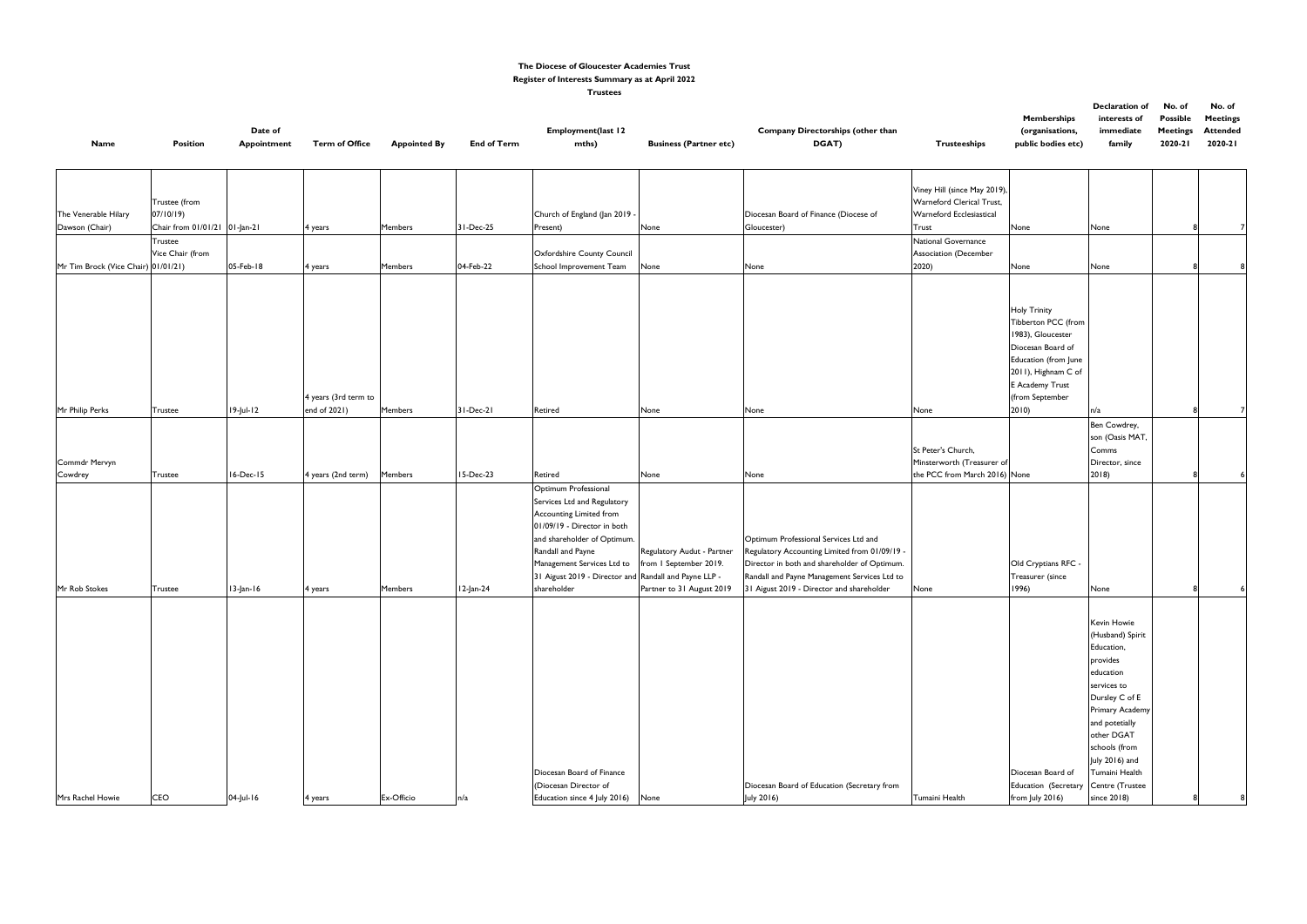|                        |                |              |         |                |           |                              |      |                                                                          |                                               |                           | <b>Richard Rawlings</b> |  |  |
|------------------------|----------------|--------------|---------|----------------|-----------|------------------------------|------|--------------------------------------------------------------------------|-----------------------------------------------|---------------------------|-------------------------|--|--|
|                        |                |              |         |                |           |                              |      |                                                                          |                                               |                           | (Husband) self          |  |  |
|                        |                |              |         |                |           |                              |      |                                                                          |                                               |                           | employed                |  |  |
|                        |                |              |         |                |           |                              |      |                                                                          |                                               |                           | property industry       |  |  |
|                        |                |              |         |                |           |                              |      |                                                                          |                                               |                           | trainer (since          |  |  |
| Mrs Charlotte Rawlings | Trustee        | 07-Oct-19    | 4 years | Members        | 06-Oct-23 |                              | None |                                                                          | None                                          | None                      | 2000)                   |  |  |
|                        |                |              |         |                |           |                              |      | Mosley Business Services Limited - a                                     |                                               |                           |                         |  |  |
|                        |                |              |         |                |           |                              |      | management consultancy business. Nature of                               |                                               |                           |                         |  |  |
|                        |                |              |         |                |           | Employee and Officer at      |      | interest - director and co-owner (since 2012).                           |                                               |                           |                         |  |  |
|                        |                |              |         |                |           | Barnwood Trust, a registered |      | Ceased to be an owner in December 2019 but                               |                                               |                           |                         |  |  |
| Mrs N Mosley           | Trustee        | 13-Mar-20    | 4 years | <b>Members</b> | 12-Mar-24 | charity (May 2015)           | None | remain a director.                                                       | None                                          | None                      |                         |  |  |
|                        |                |              |         |                |           |                              |      |                                                                          |                                               |                           |                         |  |  |
|                        |                |              |         |                |           |                              |      |                                                                          |                                               | Society of Heads,         |                         |  |  |
|                        |                |              |         |                |           |                              |      |                                                                          |                                               | Association of            |                         |  |  |
|                        |                |              |         |                |           |                              |      |                                                                          | Friends of Rendcomb, fund- Independent School |                           |                         |  |  |
|                        |                |              |         |                |           | Head of College, Rendcomb    |      | Rendcomb Business Enterprises, for business of raising for pupils at the |                                               | Heads, Main               |                         |  |  |
| Mr R T Jones           | Trustee        | $II-Feb-2I$  | 4 years | <b>Members</b> | 10-Feb-25 | College (01/09/15)           | None | the College (01/09/15)                                                   | College (01/09/15)                            | Committee (01/09/20) None |                         |  |  |
|                        |                |              |         |                |           |                              |      |                                                                          |                                               |                           |                         |  |  |
|                        |                |              |         |                |           |                              |      |                                                                          |                                               |                           |                         |  |  |
|                        |                |              |         |                |           |                              |      |                                                                          |                                               |                           |                         |  |  |
|                        |                |              |         |                |           |                              |      |                                                                          |                                               |                           |                         |  |  |
|                        |                |              |         |                |           |                              |      |                                                                          |                                               |                           | Joanna Hunter           |  |  |
|                        |                |              |         |                |           |                              |      |                                                                          |                                               |                           | (née Munn),             |  |  |
|                        |                |              |         |                |           |                              |      |                                                                          |                                               |                           | Spouse, Diocese         |  |  |
|                        |                |              |         |                |           |                              |      |                                                                          |                                               |                           | of Gloucester -         |  |  |
|                        |                |              |         |                |           |                              |      |                                                                          |                                               |                           | Diocesan Deputy         |  |  |
|                        |                |              |         |                |           |                              |      |                                                                          |                                               |                           | Director of             |  |  |
|                        |                |              |         |                |           |                              |      |                                                                          |                                               |                           | Education (Jan          |  |  |
|                        |                |              |         |                |           |                              |      |                                                                          |                                               |                           | 2018), St               |  |  |
|                        |                |              |         |                |           |                              |      |                                                                          |                                               |                           | Matthias Trust -        |  |  |
|                        |                |              |         |                |           |                              |      |                                                                          |                                               |                           | Trustee (January        |  |  |
|                        |                |              |         |                |           |                              |      |                                                                          |                                               |                           | 2020), Severn           |  |  |
|                        |                |              |         |                |           | Education and Skills Funding |      |                                                                          |                                               | Berry Hill Primary        | Federation              |  |  |
|                        |                |              |         |                |           | Agency (ESFA), Government    |      |                                                                          |                                               | School, Chair of          | Academy Trust -         |  |  |
|                        |                |              |         |                |           | Agency, Employee (March      |      |                                                                          |                                               | Governors (January        | Member (January         |  |  |
| Mr S Hunter            | <b>Trustee</b> | $13$ -Jul-21 | 4 years | <b>Members</b> | 12-Jul-25 | 2017                         | None | None                                                                     | None                                          | $2017$ )                  | 2021)                   |  |  |

**End of Term /** 

|                                           |                                                                              |                 |         |         | ENG OF TEMPT            |                                                                                                                                                              |                                                                                                         |                                                                                                                           |                                                                                                                           |      |                                                                            |  |  |  |
|-------------------------------------------|------------------------------------------------------------------------------|-----------------|---------|---------|-------------------------|--------------------------------------------------------------------------------------------------------------------------------------------------------------|---------------------------------------------------------------------------------------------------------|---------------------------------------------------------------------------------------------------------------------------|---------------------------------------------------------------------------------------------------------------------------|------|----------------------------------------------------------------------------|--|--|--|
| Previous Trustees (within last 12 months) |                                                                              |                 |         |         | <b>Resignation Date</b> |                                                                                                                                                              |                                                                                                         |                                                                                                                           |                                                                                                                           |      |                                                                            |  |  |  |
| The Venerable Phil<br>Andrew              | Trustee                                                                      | $10$ -Jul-17    | 4 years | Members | 29-09-20                | Diocese of Gloucester<br>(Archdeacon of Cheltenham)<br>Diocese of Southwark                                                                                  | None                                                                                                    | Diocesan Board of Finance (Diocese of<br>Gloucester), Gloucester Diocesan Trust                                           | Sylvanus Lysons Trust,<br>Warneford Clerical Trust.<br>Warneford Ecclesiastical<br>Trust, Gloucester<br>Magdalene Charity | None | None                                                                       |  |  |  |
| Mr Douglas Cowper                         | Trustee (Interim<br>Chair from 22 May<br>2017, Chair from 9<br>October 2017) | $10$ -Feb- $14$ | 4 years | Members | $31 - Dec-20$           | Cleave Systems Ltd (Systems  Cleave Systems Ltd (Systems<br>Engineering and Technology<br>Management Consultancy,<br>Managing Director from<br>October 2006) | <b>Engineering and Technology</b><br>Management Consultancy,<br>Managing Director from<br>October 2006) | Cleave Systems Ltd (Systems Engineering and<br>Technology Management Consultancy, Managing<br>Director from October 2006) | None                                                                                                                      | None | Ceri Cowper,<br>Wife (Cleave<br>Systems Ltd,<br>Director and co-<br>owner) |  |  |  |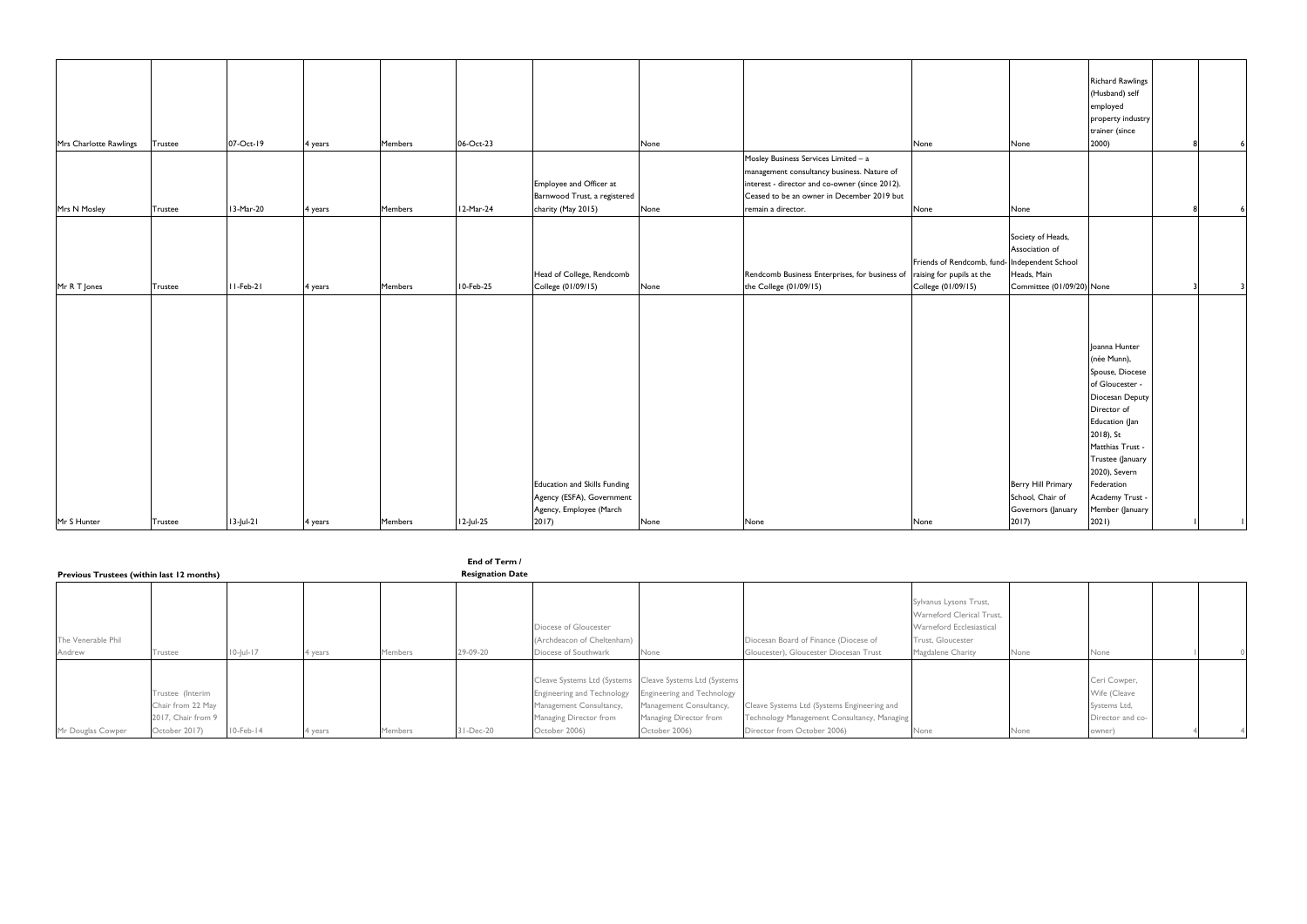| <b>Name</b>         | <b>Position</b> | Date of<br><b>Appointment</b> | Date of<br>Resignation | <b>Employment (last 12</b><br>mths)                 | <b>Business (Partner etc)</b> | <b>Company Directorships (other than</b><br>DGAT) | <b>Trusteeships</b>                    | <b>Memberships</b><br>(organisations,<br>public bodies etc)     | <b>Declaration of</b><br>interests of<br>immediate<br>family                    |
|---------------------|-----------------|-------------------------------|------------------------|-----------------------------------------------------|-------------------------------|---------------------------------------------------|----------------------------------------|-----------------------------------------------------------------|---------------------------------------------------------------------------------|
| Mrs Rachel Howie    | <b>CEO</b>      | 04-Jul-16                     | n/a                    | <b>SEE TRUSTEES TAB</b>                             |                               |                                                   |                                        |                                                                 |                                                                                 |
|                     |                 |                               |                        |                                                     |                               |                                                   |                                        |                                                                 |                                                                                 |
|                     |                 |                               |                        |                                                     |                               |                                                   |                                        |                                                                 | The Right<br>Reverend Robert<br>Springett, Bishop<br>of Tewkesbury,<br>Chair of |
|                     |                 |                               |                        | Deputy CEO - The Diocese of                         |                               |                                                   |                                        | Ofsted Inspector,<br>Fellow of Chartered<br>College of Teaching | Diocesan Board<br>of Education and<br>the Diocese of<br>Gloucester              |
| Mrs Helen Springett | Deputy CEO      | $01-Sep-17$                   | n/a                    | Gloucester Academies Trust<br>(from September 2017) | None                          | None                                              | I sing Pop as (from<br>September 2017) | and member of<br><b>NAHT</b>                                    | <b>Education Trust</b><br>(husband)                                             |

None

### **The Diocese of Gloucester Academies Trust Register of Interests Summary as at April 2022 Senoir Employees**

**Previous Senior Employees (within last 12 months)**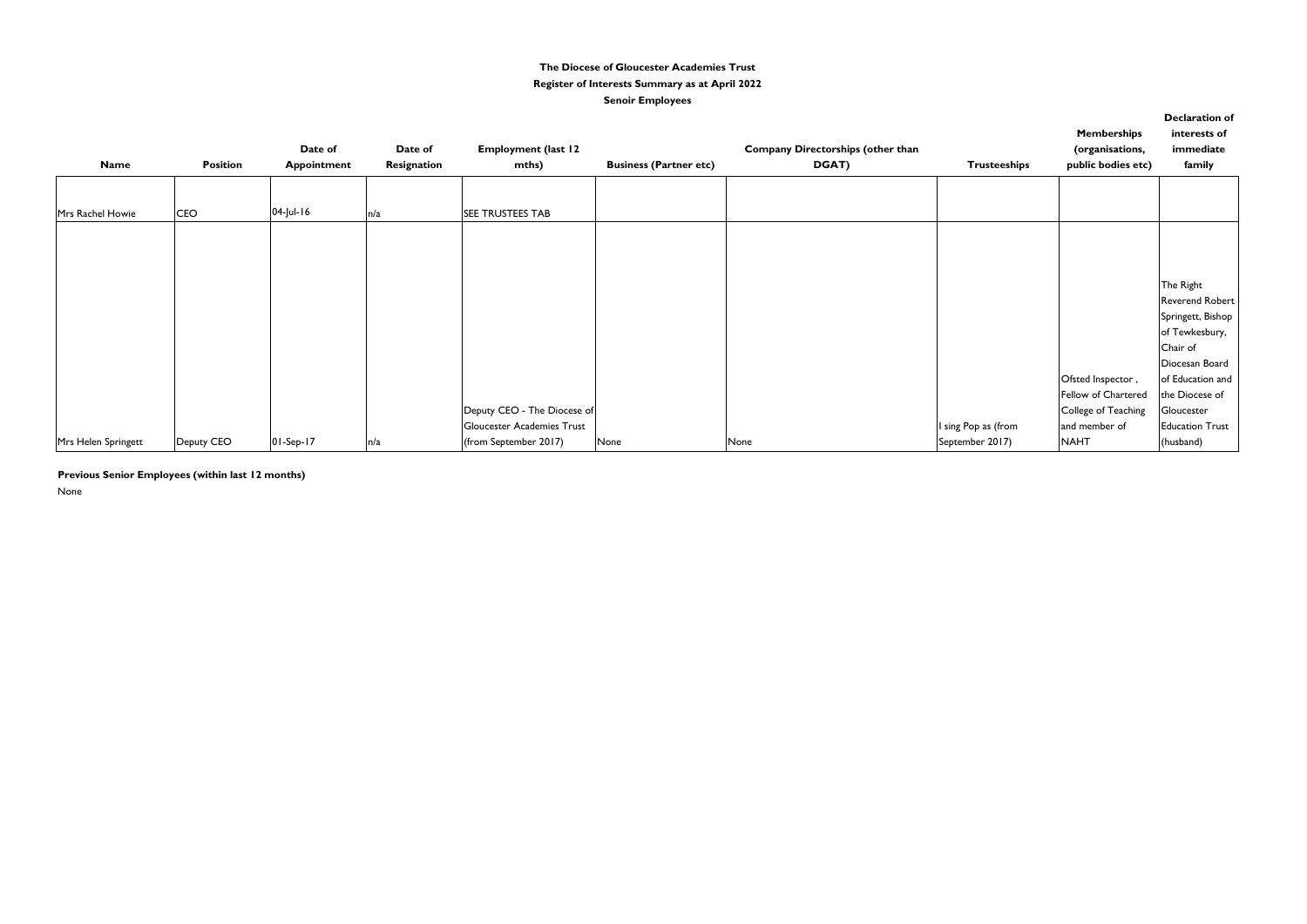|                                            | Correspondence                       |                      |                    |                         |                            |                           |
|--------------------------------------------|--------------------------------------|----------------------|--------------------|-------------------------|----------------------------|---------------------------|
| <b>Name</b>                                | <b>Address</b>                       | <b>Governing Law</b> | Legal Form         | <b>Place Registered</b> | <b>Registration Number</b> | <b>Nature of Control</b>  |
|                                            |                                      |                      |                    |                         |                            |                           |
| The Diocese of Gloucester 4 College Green, |                                      |                      | Company Limited by |                         |                            | Right to appoint and remo |
| <b>Educational Trust</b>                   | Gloucester, GLI 2LR UK Companies Act |                      | Guarantee          | <b>UK</b>               | 07662129                   | <b>Directors</b>          |

move

# **The Diocese of Gloucester Academies Trust Register of Interests Summary as at April 2022**

# **Persons with Significant Control**